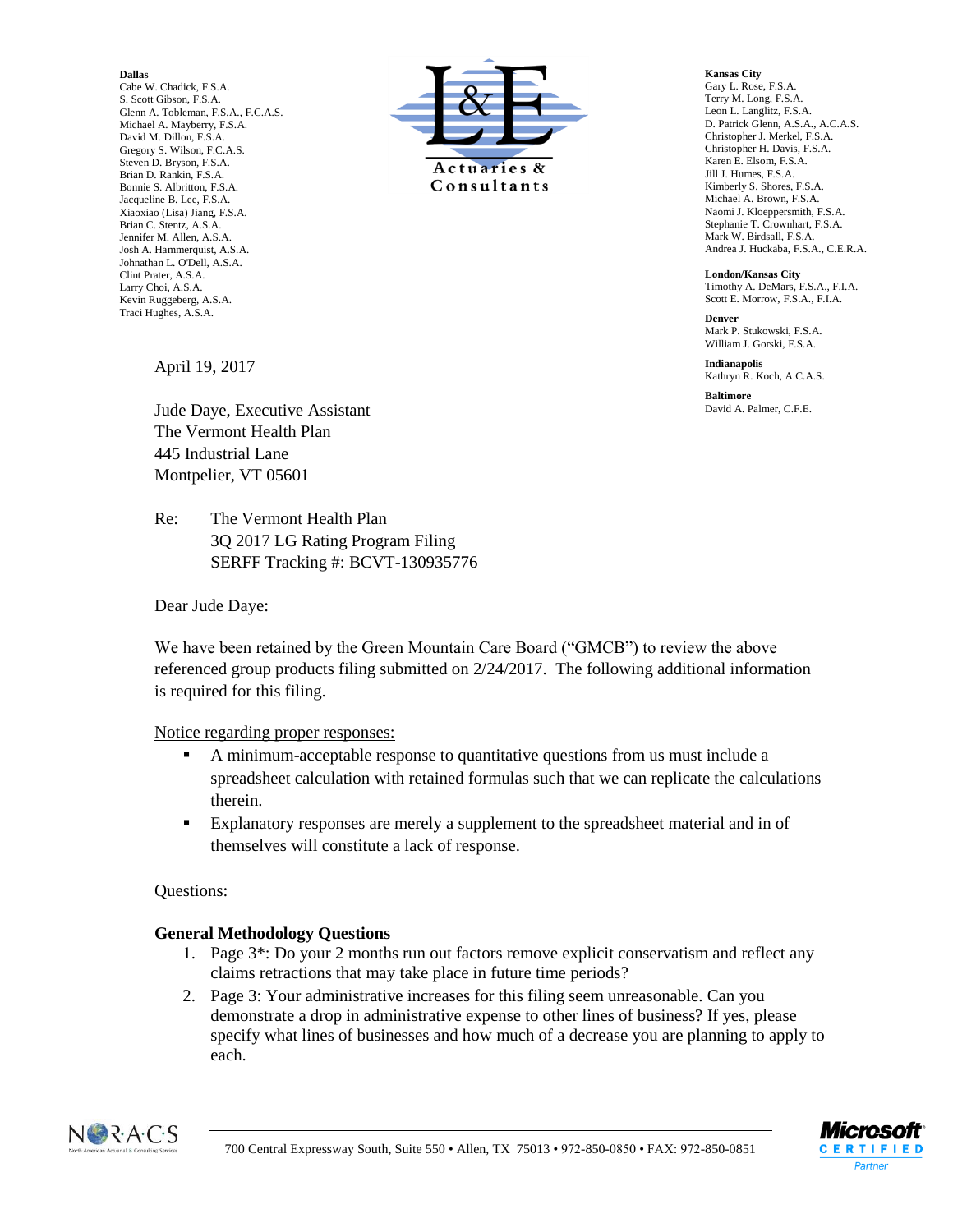- 3. We did not see references to the impact of the change in definition of the Large Group size. What changes if any have you made to the filing to reflect this change in Large Group size?
- 4. Page 6: Underwriting judgement: what is your process of reviewing the Underwriter's rationale to ensure it is in line with factor filings and other regulation?

# **Trend**

- 5. On page 2 you identify changes to the rating formula (pertaining to the credibility formula, calculation of ISL factors, and development of ASL and Refund-Eligible charges) and on page 3 you outline how you checked the average change in all accounts from the changes in factors. Please supply the distribution of changes to individual accounts by each of the formula changes and all of them in total. Please show a count of accounts impacted grouped by 2% intervals (that is 7+% increase, 5 to 7% increase, 3 to 5% increase, 1 to 3% increase,+-1% change, 1 to 3% decrease...,more than 7% decrease.)
- 6. Page 10: Where in the utilization trend development do you reflect your attempts to mitigate unnecessary utilization?
	- a. Are you planning to drive utilization to more optimal (high quality / low cost) levels?
	- b. Please describe any activities intended to place providers at risk for unnecessary utilization or to review patterns of unnecessary utilization.
	- c. Are either action plans included as offsets to the utilization trend increase?
- 7. Page 12: Please demonstrate how you adjust for scripts transitioning from brand to generic and itemize the resulting drop in trend.

# **Benefit Relativities**

- 8. Page 18: In your Induced Utilization approach, please explain how you controlled for the presence of multiple benefit offerings and its potential of adverse selection.
- 9. Page 18: Please describe any new or innovative benefit designs or aspects which you introduced and which could lead to a cost reduction in the rating period and specify the amount of the cost reduction.

# **Administrative Cost**

- 10. Please provide your total administrative costs for all groups for each year over the past five years, the total population number served each year, and the per member per month administrative charge for Individual, Small group, and Large group for each year.
- 11. Pages 23- 25: Besides economies of scale could you describe any administrative cost savings programs? Such programs would include but are not limited to:
	- a. Activities to remove waste or address inefficiency
	- b. Insourcing or outsourcing functions at lower costs
	- c. Reduction in broker compensation or other reductions to distribution channel costs
	- d. Re-evaluation of and/or limits on senior management or board compensation packages
- 12. Pages 23-25: If any administrative cost reduction programs are described in your answer to question 14, how are the cost savings built into rate projections?
- 13. Pages 23-25: You mentioned an account's moving to ASO. Why wouldn't this account still pay its fair share of overhead cost as ASO? Did it receive a reduction in services offered?
- 14. Pages 23-25: We did not see information about the cost impact of Wellness programs. Please provide a demonstration of the administrative cost of Wellness programs and any support showing that the programs reduce medical costs.